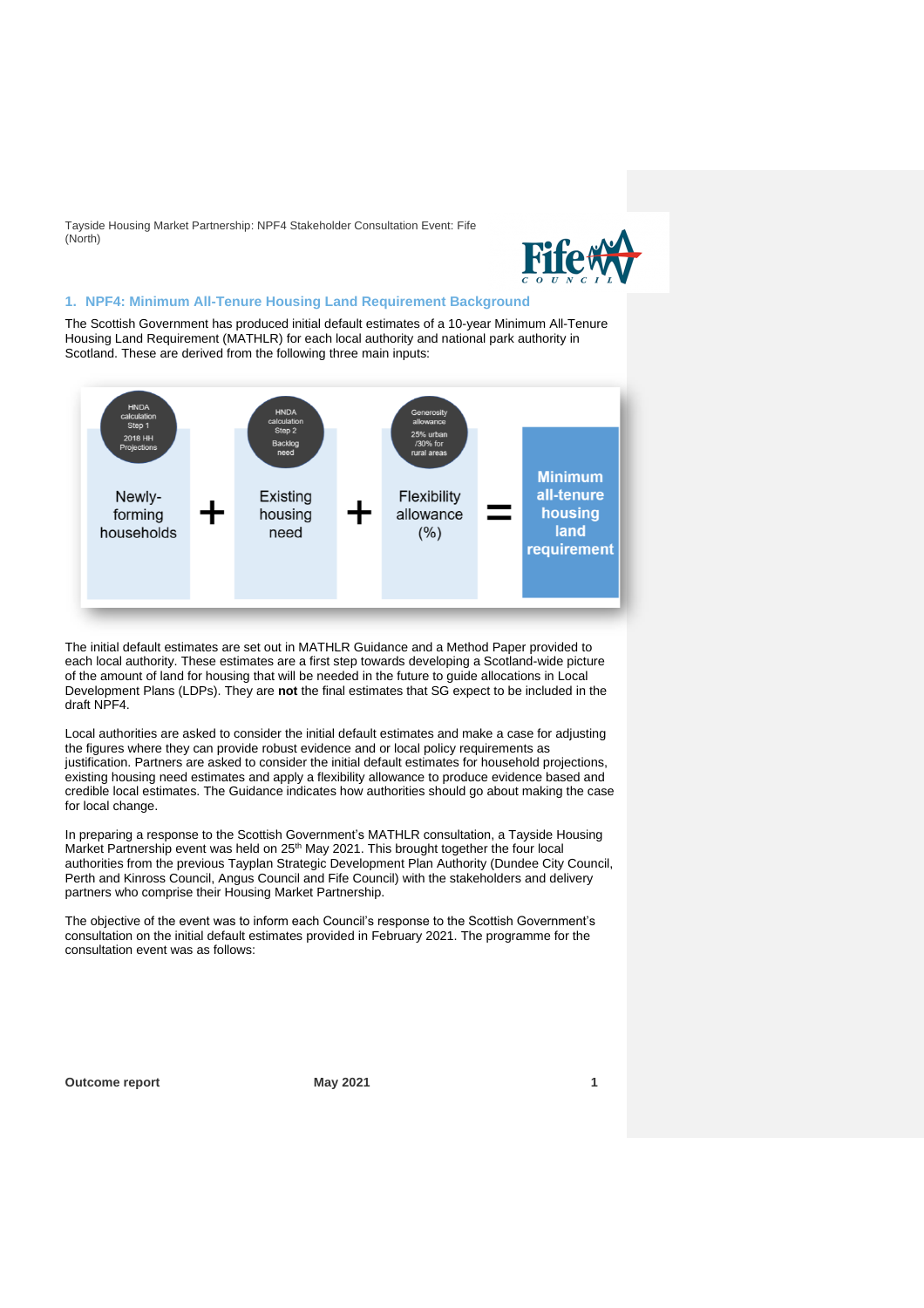



Delegates from across the four local authorities and Housing Market Partnerships were presented with background information on the Tayside HNDA process, as well as emerging evidence to support the delivery of local estimates; including primary research findings from a Housing Need and Demand Household Survey completed in April 2021. A briefing session on the NPF4 framework to produce Minimum All Tenure Housing Land Requirements was then presented, including the Scottish Government's methodology, initial default estimates and the sources used to provide robust evidence of alternative local estimates.

Given ongoing Covid-19 restrictions, the event was held digitally via Microsoft Teams. A total of 66 partners and stakeholders attended the event.

#### **2. Housing Market Partnership Engagement**

Local authorities were encouraged to work with Housing Market Partnerships (HMPs) in approving locally adjusted estimates and to adopt a collaborative and constructive approach to setting Minimum All tenure Housing Land Requirements.

Following the plenary sessions, delegates were then able to join two of the four local authority partner breakout sessions to scrutinise and validate the proposed local MATHLR estimates. A total of 39 stakeholders attended the Fife Council sessions, including representatives from the following organisations:

- Allanwater Homes
- **Barratt Homes**
- **Bield HA**
- **Fife Council**
- Frontline Fife

• Keepmoat Homes

- Muir Group
- Nastech Construction
- Ore Valley HA
- Persimmon Homes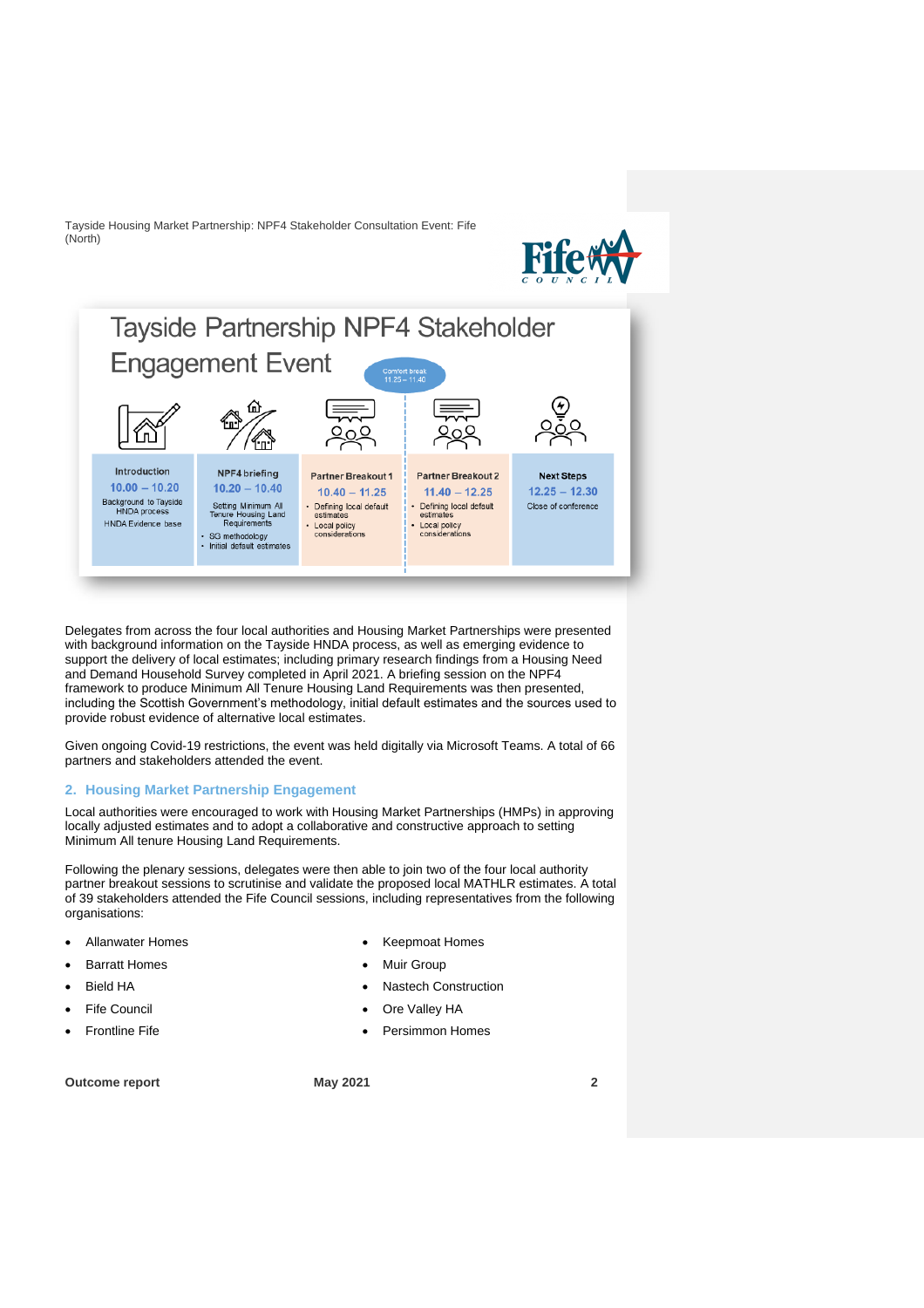

- Perth & Kinross Council
- Robertson Construction

• Scotia Homes • Viewpoint HA

The objectives for the breakout session were to:

- share the initial default estimates provided to the Council from the Scottish Government
- review and validate the basis of alternative locally adjusted MATHLR estimates
- attain stakeholder views on the preferred local MATHLR scenario

Partners were invited to discuss the alternatives, provide further evidence and support/challenge the assumptions. The Scottish Government requires each local authority to submit a template that captures the views of stakeholders in scrutinising and validating MATHLR assumptions. An interactive Whiteboard was used at each of the sessions to record the views and opinions of stakeholders.

Copies of the slides used at the breakout sessions will be made available to all delegates.

#### **3. Initial Default Estimates: North Fife**

The Scottish Government's initial default MATHLR estimates for North Fife:

- use the 2018-based NRS principal household projections (equivalent to step 1 of the HNDA Tool) as a base to estimate the number of new households who will require housing in North Fife over a 10-year projection period
- include an estimate of existing housing need (equivalent to step 2 of the HNDA Tool). This includes homeless households in temporary accommodation (derived from HL1 statistics) and households who are both overcrowded and concealed (derived from Scottish House Condition Survey statistics)
- apply a 25 per cent flexibility allowance to a combined estimate of new and existing housing need. This allowance provides a contingency for the over programming of land to allow for changes in sites coming forward over the 10-year time frame of the local development plan. Aligned to the Scottish Government MATHLR guidance, North Fife is classified as an urban area, so a 25% flexibility is applied (the allowance is 30% in rural areas).

Combining these three components, creates the following initial default MATHLR estimate for North Fife: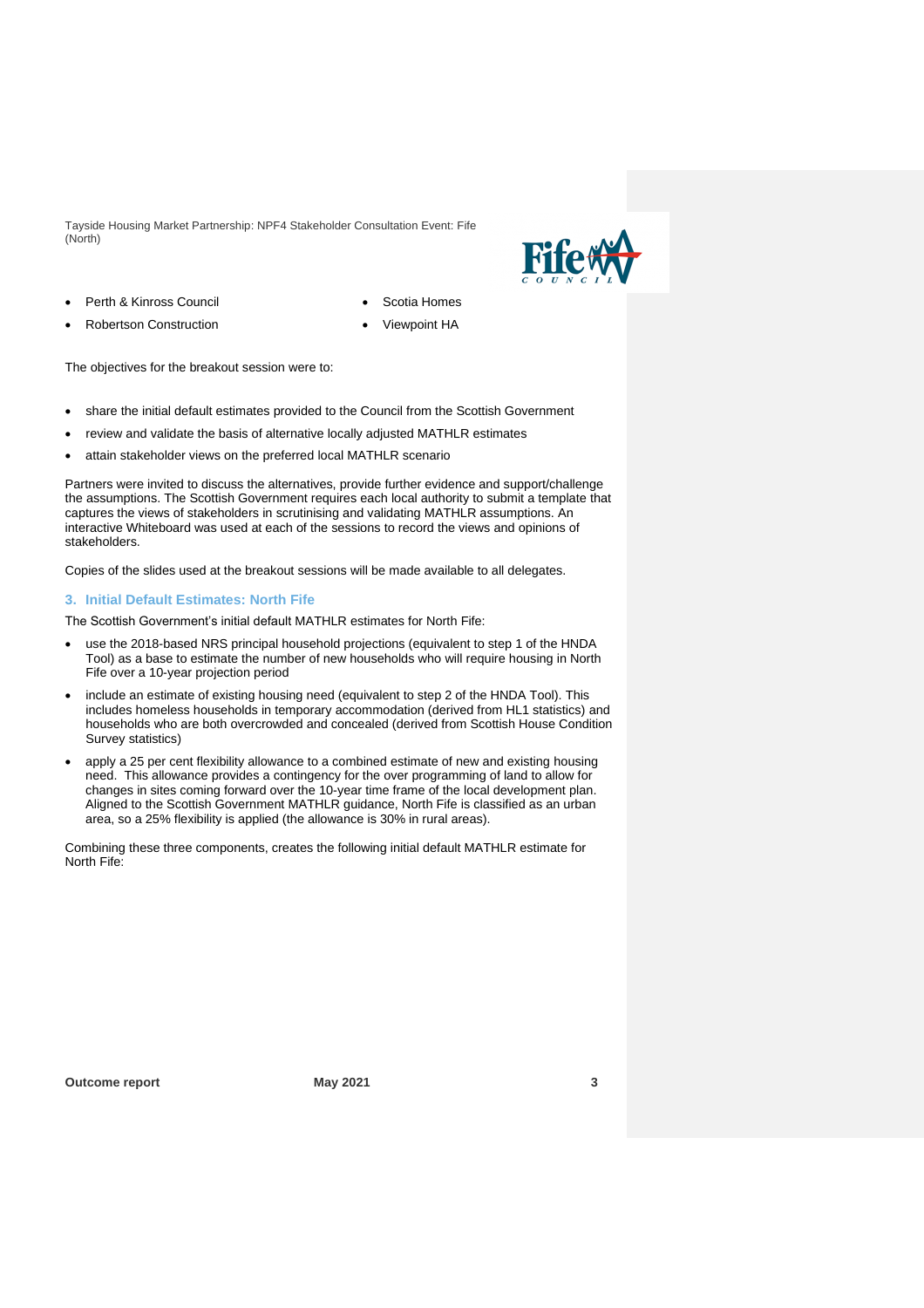

NPF4: Minimum All Tenure Housing Land Requirement



## **4. Locally Agreed Estimates: Existing Housing Need**

Working in partnership with Fife Council a revised existing need estimate had been calculated by Arneil Johnston, with the evidence and assumptions underpinning the existing need estimate shared with the delegates. The basis of the revised calculation used a mixture of:

- HL1 households in temporary accommodation = 124
- Respondents to the HNDA survey who were under immediate threat of eviction/repossession/ loss of housing status =317
- Households in the HNDA survey who identified as overcrowded **OR** sharing amenities with another household (with double counting eliminated from total household numbers) = 157
- Waiting list of households needing to move due to medical needs or requiring specialist housing  $= 70$

Combining these requirements results in a local existing need estimate of 668, rounded to 650 for the purposes of the MATHLR calculation: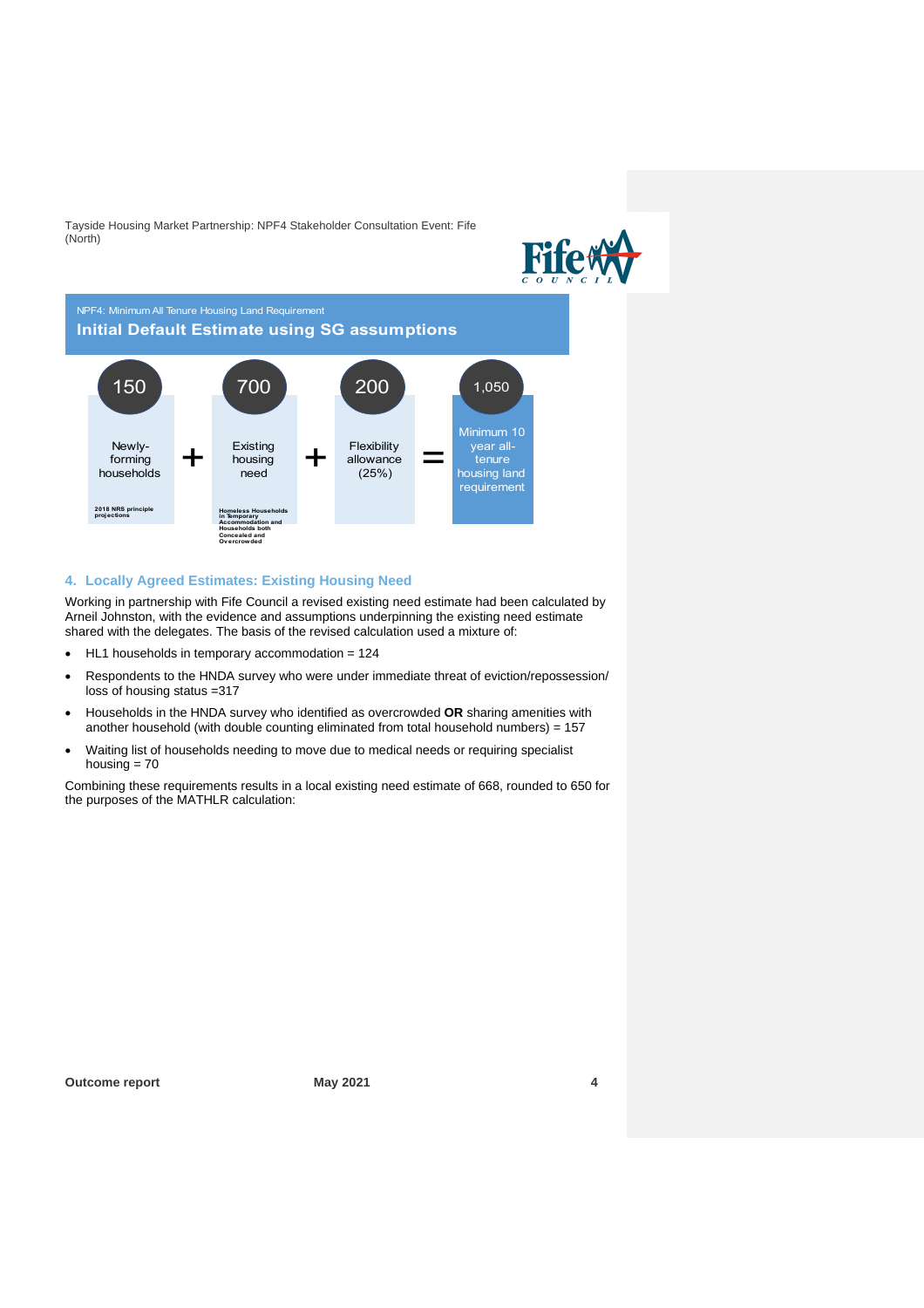



# **5. Locally Agreed Estimates: Newly Forming Households**

In Fife, three scenarios are under consideration as an estimate of the number of new households who will require housing in the next 10 years using the 2018 NRS household projections as follows:

- Scenario 1: 2018 based Principal projections = 700 new households per annum
- Scenario 2: 2018 based High Migration projections = 900 new household per annum
- Scenario 3: 2018 based Principal projections (annualized to a 10-year average as opposed to 15-year average) = 750 new household per annum

Using these alternative household projections, the 10-year estimates for new households range from:

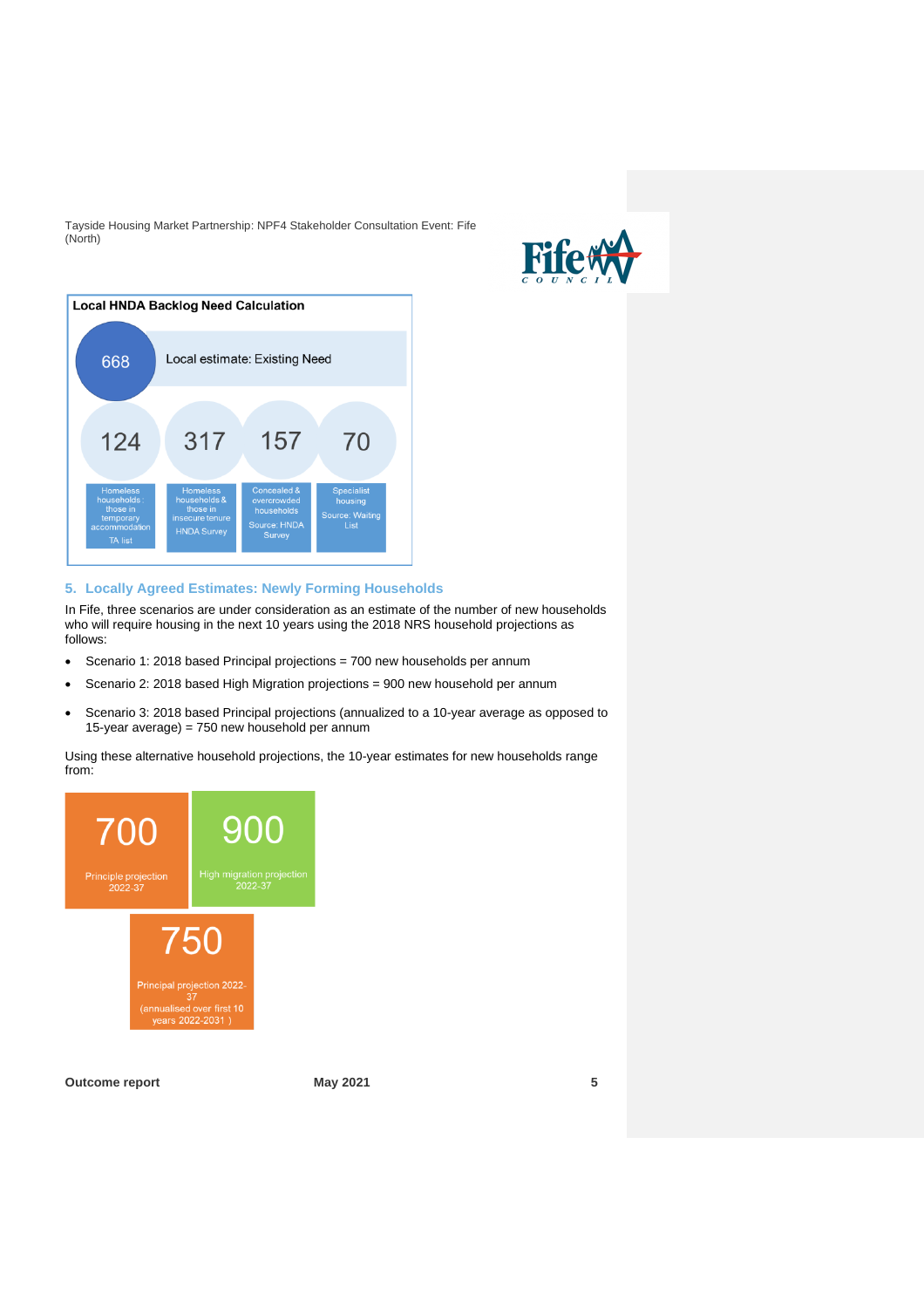

#### **6. Locally Agreed Estimates: Scenario Outocmes**

By adding the revised existing need total (650) to the three household projection scenarios (700– 900) and applying a 25% urban flexibility allowance; partners were asked to provide scrutiny, validation, and challenge on their preferred MATHLR estimate from options below:





## **7. Locally Agreed Estimates: Consultation Feedback**

Following a presentation outlining the local evidence and the assumptions used to develop the three local MATHLR estimates for Fife Council, stakeholders were asked to the following three questions?



**Outcome report May 2021 6**

**Commented [VK1]:** I think the flexibility allowance wasn't adjusted for the totals in black? However we consulted on those so I don't think we should change the figures in this report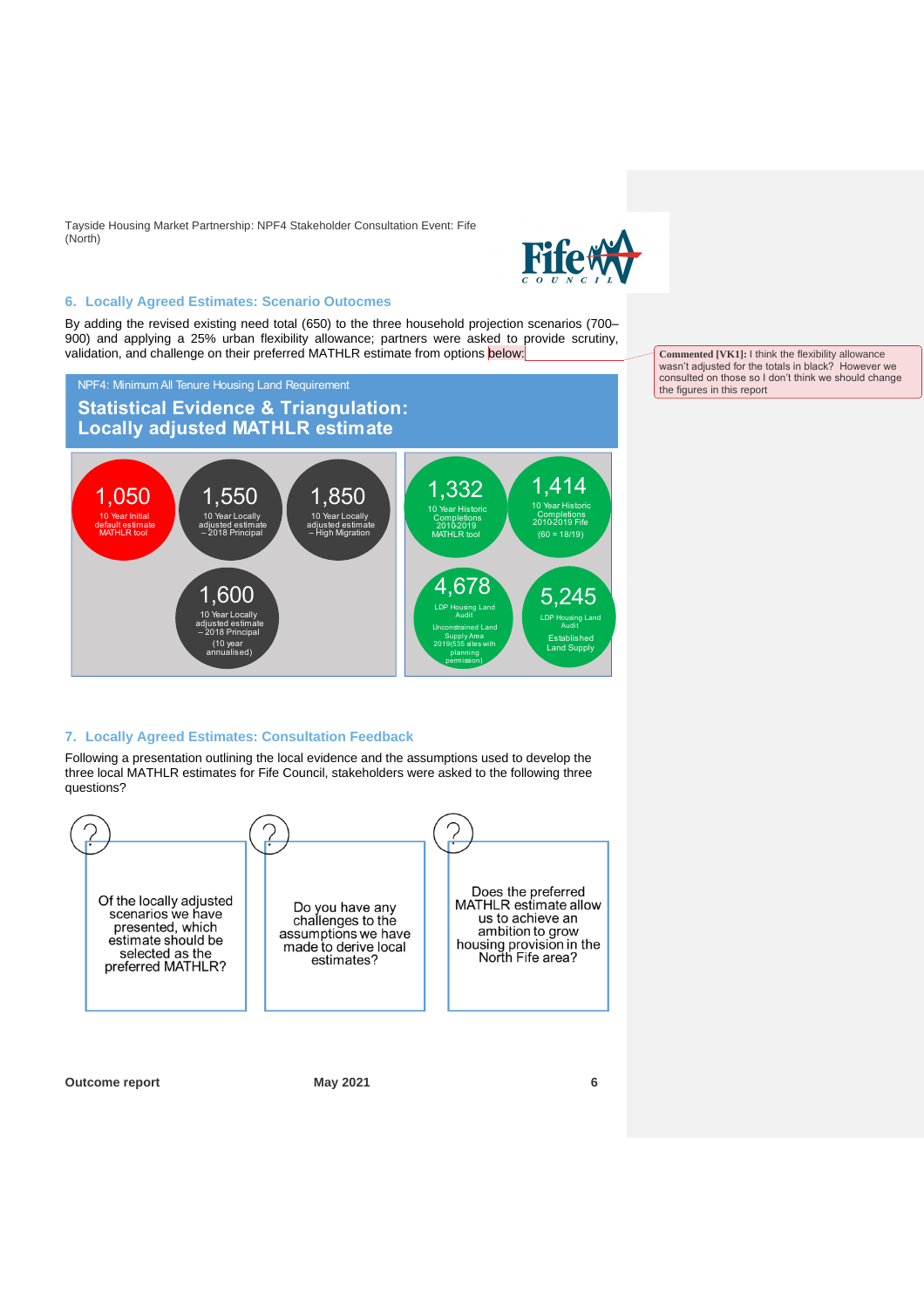

From both feedback sessions there was unanimous agreement that the default estimate for Fife of 1,050 was too low, the primary reasons for this were as follows:

- The existing need figure provided by the Scottish Government is way below all partners assessment of backlog need.
- The methodology to arrive at the revised existing need is robust and more credible than the Scottish Government figure given the data sources used include primary research.
- The 2021-26 SHIP projects 986 affordable housing completions which significantly more than the initial default estimate over this period  $(1,050 \& 5 \text{ years} = 525)$
- Assuming 1% of the Scottish Government 100,000 affordable home target based on North Fife share of national population, the target for Fife North will be 1,407. This is already higher than the initial default estimate and excludes private tenure development.
- North Fife's housing supply target is currently 200 per annum, which again is around half of the initial default estimate.
- The 2019 Housing Land Audit figure for unconstrained Land Supply is 4,678, this is significantly above the default estimate of 1,050.
- The North Fife area is a highly desirable area attracting inward migration from the rest of Scotland and the UK.

Of the three locally adjusted scenarios presented, there were differences of opinion from each of the groups as to what the preferred Minimum All Tenure Housing Land Requirement scenario should be. The outcomes were as follows**:**

- Group 1: around 50% of stakeholders selected Scenario 1 (1,550) and the other 50% of stakeholders selected Scenario 2 (1,850) as their preferred MATHLR estimate
- Group 2: around 90% of stakeholders selected Scenario 1 (1,550) and 10% stakeholder selected Scenario 2 (1,850) as their preferred MATHLR estimate

Combined engagement outcomes across both Groups therefore confirm that stakeholders support the selection of Scenario 1 (1,550 over the next 10 years) as the local Minimum All Tenure Housing Land Requirement estimate for North Fife.

Whilst clear support was expressed for Scenario 1, alternative perspectives on the most appropriate local MATHLR estimate were expressed by some stakeholders. Those who supported the selection of Scenario 2 believed that this scenario was even on the low side and the anecdotal evidence suggests that the figures should be higher.

"The covid pandemic has accelerated technology, with more people working from home and moving away from cities therefore the high migration estimates should only be the starting point, the inward migration will put pressure on housing supply and create problems those that live in North Fife and are struggling to get on the housing ladder"

"Figures are too low, there is evidence of growth in school role numbers and evidence of house price pressures in the area."

"Whilst there will be a requirement for significant amounts of infrastructure/utilities investment in order to achieve this target – a more ambitious target should be presented to encourage this type of much needed investment in the area."

"Setting a lower target will further widen the gap between demand and supply – a lower target will suppress the need; we need to support rather than threaten construction jobs and the wider economic benefits of home building."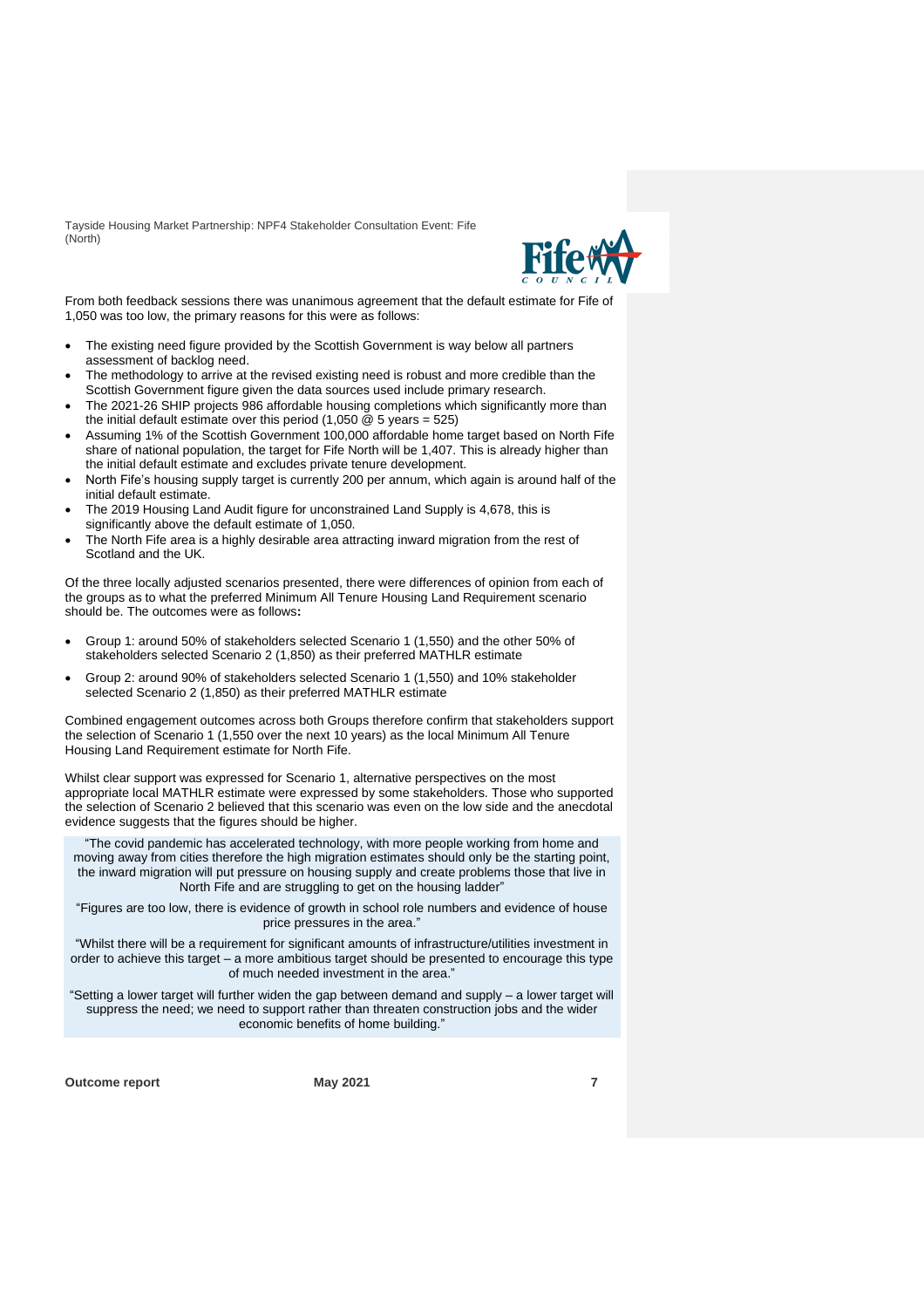

"Even the high migration scenario is too low and does not present a true picture of need - I don't believe the evidence presented demonstrates the true scale of need in the area."

"Despite the target of releasing larger properties within the North Fife area by providing retirement properties in St Andrews, evidence shows that demand has come almost entirely from out with the area"

However, this positivity was tempered by recognition that delivery of a MATHLR target of 1,850 will 'depend on managing some of the development constraints that currently make housing delivery more challenging in the North Fife Area'.

For those supportive of selecting Scenario 1, it was acknowledged that the local estimate 'is a minimum figure, which would make the 1,850 estimate an ambitious target when we consider some of the challenges which may be met in delivering the target. It was suggested that the '1,550 estimate is perhaps more realistic and achievable'.

Some of the comments in support of the lower figure of 1,550 present in Scenario 1 were as follows:

"Need to consider education capacity and education provision needs to be reviewed in line with the targets set"

"We need to consider the infrastructure constraints in the North Fife area, the geography is more challenging in this area and this may result in a cost premium.

"Consideration needs to be given to the financial capacity to deliver the higher target., particularly given that there may be an additional cost premium in the North Fife area.'

"The current LDP shows higher rates of growth planned for South Fife"

"We have had to close a primary school in St Andrew's due to falling rolls as a result of the University increasing its student roll"

"I think the change to social care has enabled more people to stay in their own homes so negating the need to downsize"

"there is a risk of the target being too high, given the impact of the COVID pandemic is still unknown"

Furthermore, in validating the selection of the MATHLR estimate, stakeholders were asked:

"…Do you have any challenges to the assumptions we have made to derive local estimates?"

Firstly, stakeholders considered the local estimate of existing need (650) which is significantly higher than the Scottish Government's default estimate of 150. Unanimously, stakeholders agreed that the default estimate is a significant underestimation of the housing needs of the existing Fife North population.

It was felt by some members of the group that the existing need calculation is still to low. However, in validating the figures, most stakeholders sought and attained assurance that:

• the figures derived from the HNDA survey had eliminated any potential double counting across need categories